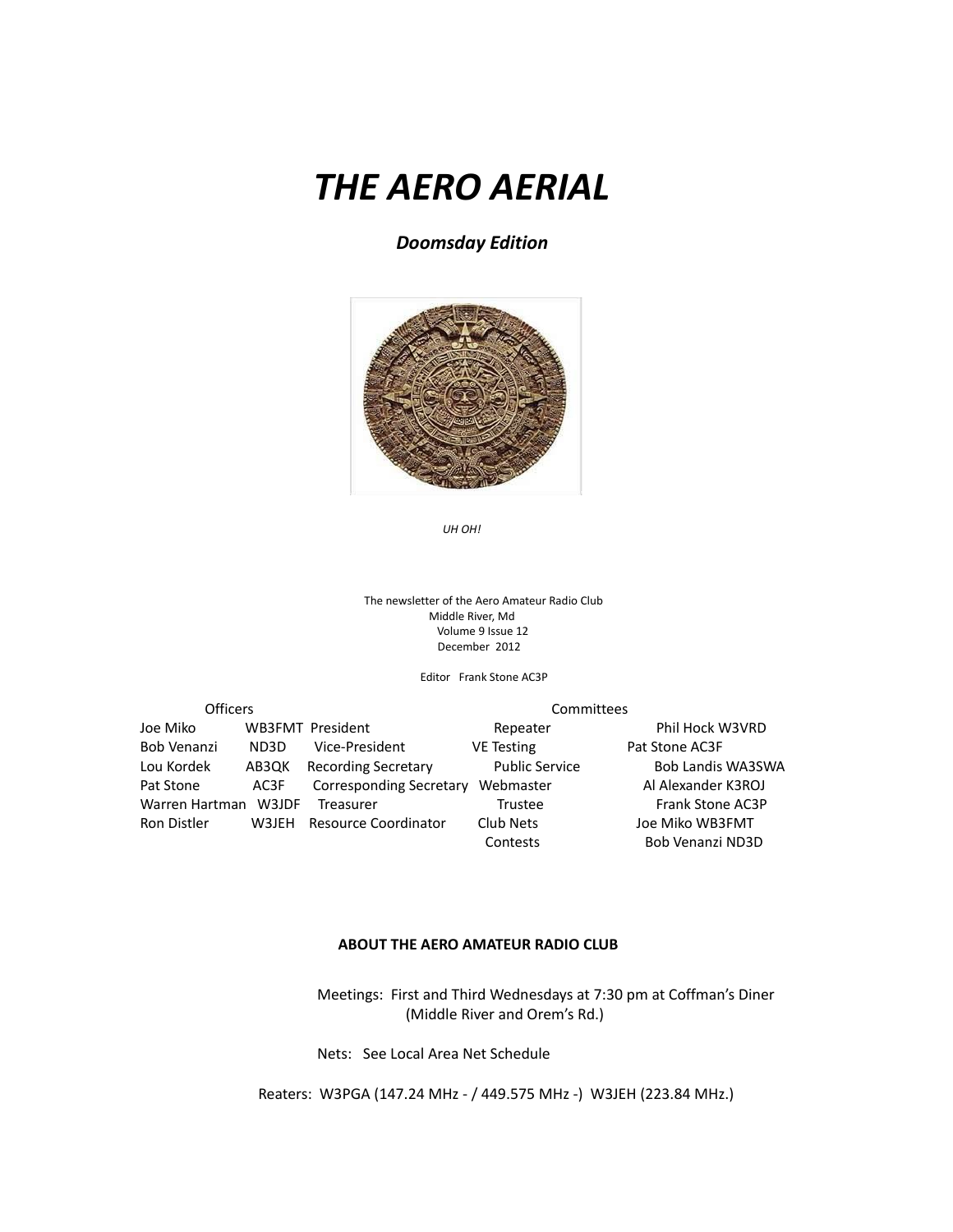### **LOCAL AREA NETS**

#### **Day Time Frequency (MHz) NET NAME**

| Daily         | $9 - 10$ am    | 147.33  | <b>ORIOLE Net</b>                 |
|---------------|----------------|---------|-----------------------------------|
| Daily         | 6 pm           | 3.820   | Maryland Emergency Phone Net      |
| Daily         | $6:30 - 7$ pm  | 146.670 | <b>Baltimore Traffic Net</b>      |
| Daily         | 7 pm and 10 pm | 3.643   | Maryland/DC/Delaware Traffic Net  |
| $2nd$ Tues    | $7:30$ pm      | 146.670 | <b>Baltimore County RACES Net</b> |
| $2^{nd}$ Wed. | 8 pm           | 28.445  | <b>AERO ARC Net</b>               |
| $4th$ Wed     | 8 pm           | 147.240 | <b>AERO ARC Net</b>               |
| $5th$ Wed.    | 8 pm           | 449.575 | <b>AERO ARC Net</b>               |

### **Aero Net Reports**

### **October**

#### **28.445 Mhz WB3FMT(NCS)g AC3P W3JEH**

#### **147.24 Mhz. AC3P(NCS) WB3FMT W3JEH W3PG AB3QK KA3SNY**

#### **449.575 Mhz\* WB3FMT(NCS) W3VRD KB3VJP W3JEH W3PG AC3P**

*\*Moved to 2 meter repeater due to 449 machine problems.*

.

## **Station Activities**

**W3JEH** had some damage to the antenna support mast from Hurricane Sandy. **WB3FMT** has a new desktop PC.

A speedy recovery to Betty, wife of **W3VRD** and Pat, **AC3F.** Congrats to **AC3P** celebrating 50 years of Amateur Radio fun.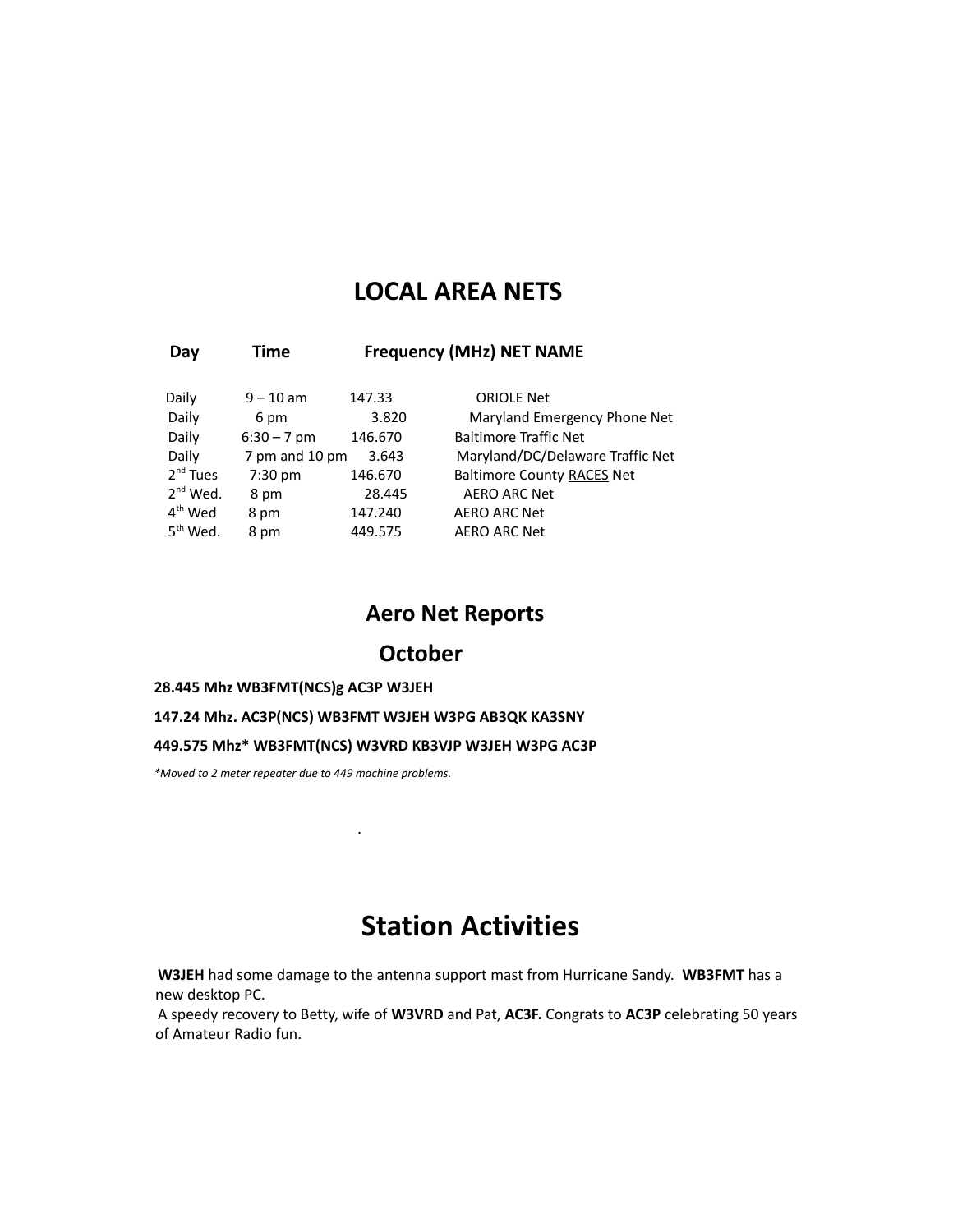## **Field Day 2012 Results** *by WA3SWA*

I just looked at the Field Day results on the ARRL website. Here are our standings.

We had 3130 points, class 3a.

All entries 587 / 2617 All Atlantic Div 59 / 238 All MDC 13 / 56

All 3A entries 106 / 316 All Atlantic Div 3A entries 12 / 33 All MDC 3A entries 3 / 7

Not bad! "73", Bob.

## **Hurricane Sandy**

 In the previous issue of *The Aero Aerial* we lamented the decline of public service opportunities in the area. Little did we know that a plethora of opportunities would arrive in the form of The Storm of the Century known as Hurricane Sandy.

During the weekend of November 3-4 we watched as weather forecaster predicted landfall for the category 1 storm anywhere one East Coast from North Carolina to Massachusetts. The Governor of Maryland declared a state of emergency in advance and local Emergency Operations Centers were opened.

The main brunt of the storm hit New Jersey and New York but its 1,000 mile diameter affected Maryland too.

With power outages and flooding many shelters were opened. In Baltimore County a shelter was activated in Essex.

As with previous tropical storms, amateur radio operators we called to action. Baltimore County Races Net was activated on the 147.33 MHz repeater. SKYWARN activated on the 146.67 MHz. On HF the Hurricane Watch Net was active on 14.325 MHz.

Even if there aren't as many chances to serve the public as there were in the past, the Amateur Radio Community still remains ready to serve when called upon.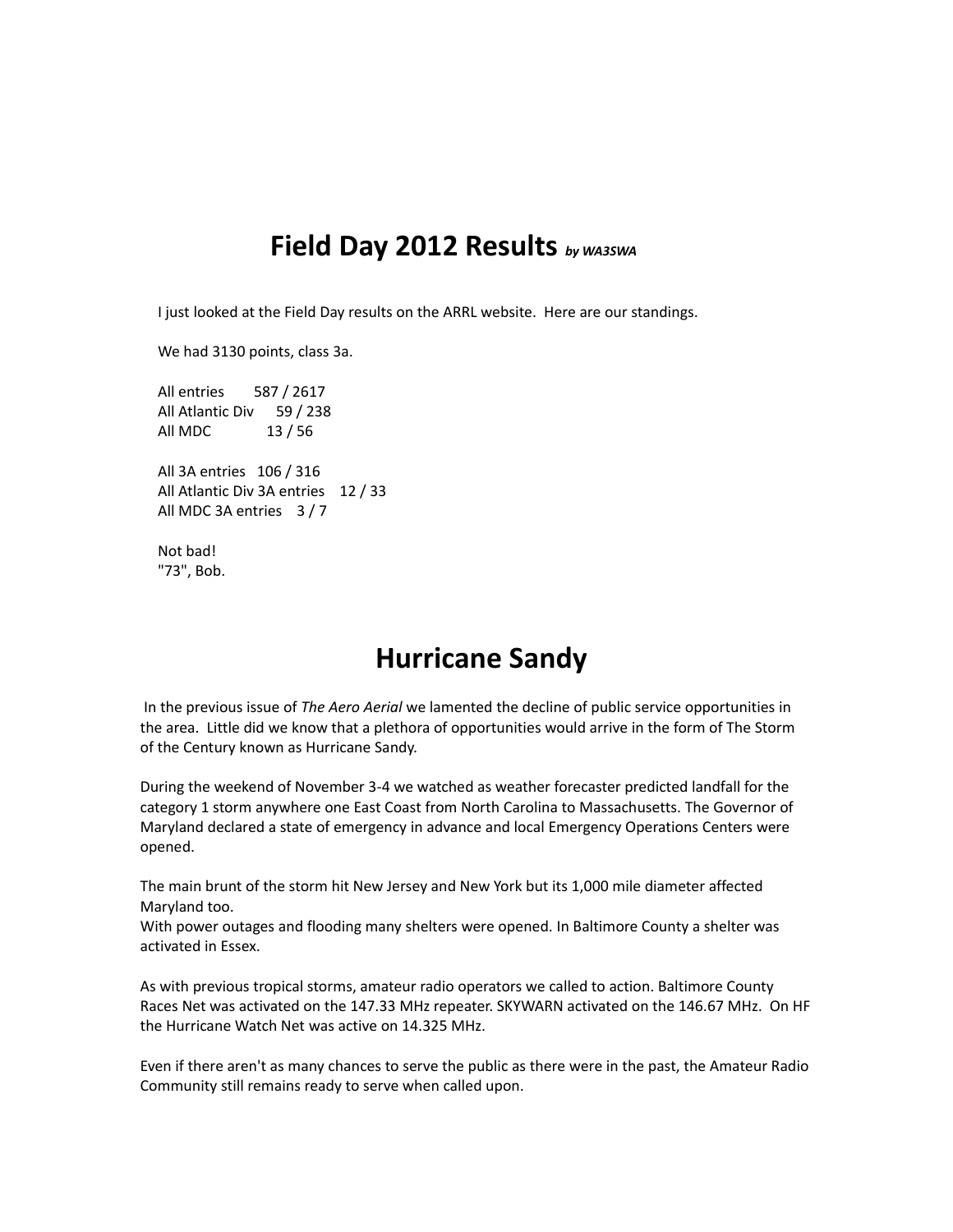# **Mayan Doomsday Emergency Net**

Since the Ancient Mayan Calendar has proclaimed Friday December 21, 2012 the date for the end of the world,

W3PGA will be calling an emergency net on the 147.24 Mhz repeater and standing by for any emergency, priority or health and welfare traffic.

Should the world not come to an end, there will be a Mayan Doomsday Survivors Net on the same frequency at noon.

## **Best Wishes**

If the Mayans prove to be wrong, the Aerial Staff wishes a Merry Christmas and Happy 2013 to all our readers.

# **Aero VE Test Schedule 2013**

Where: White Marsh Branch Baltimore County Public Library

January 26 March 23 May 11. September 28 November 23

All test sessions will begin at 1 p.m. Walk-ins Welcome.

Contact: Pat Stone, AC3F 410-687-7209 [ac3f@juno.com](mailto:ac3f@juno.com) [www.aeroarc.us/vetesting.html](http://www.aeroarc.us/vetesting.html)

## **Dues Due**

Dues for 2013 are due on January 2nd. Please don't forget to see Warren at the meeting to stay current.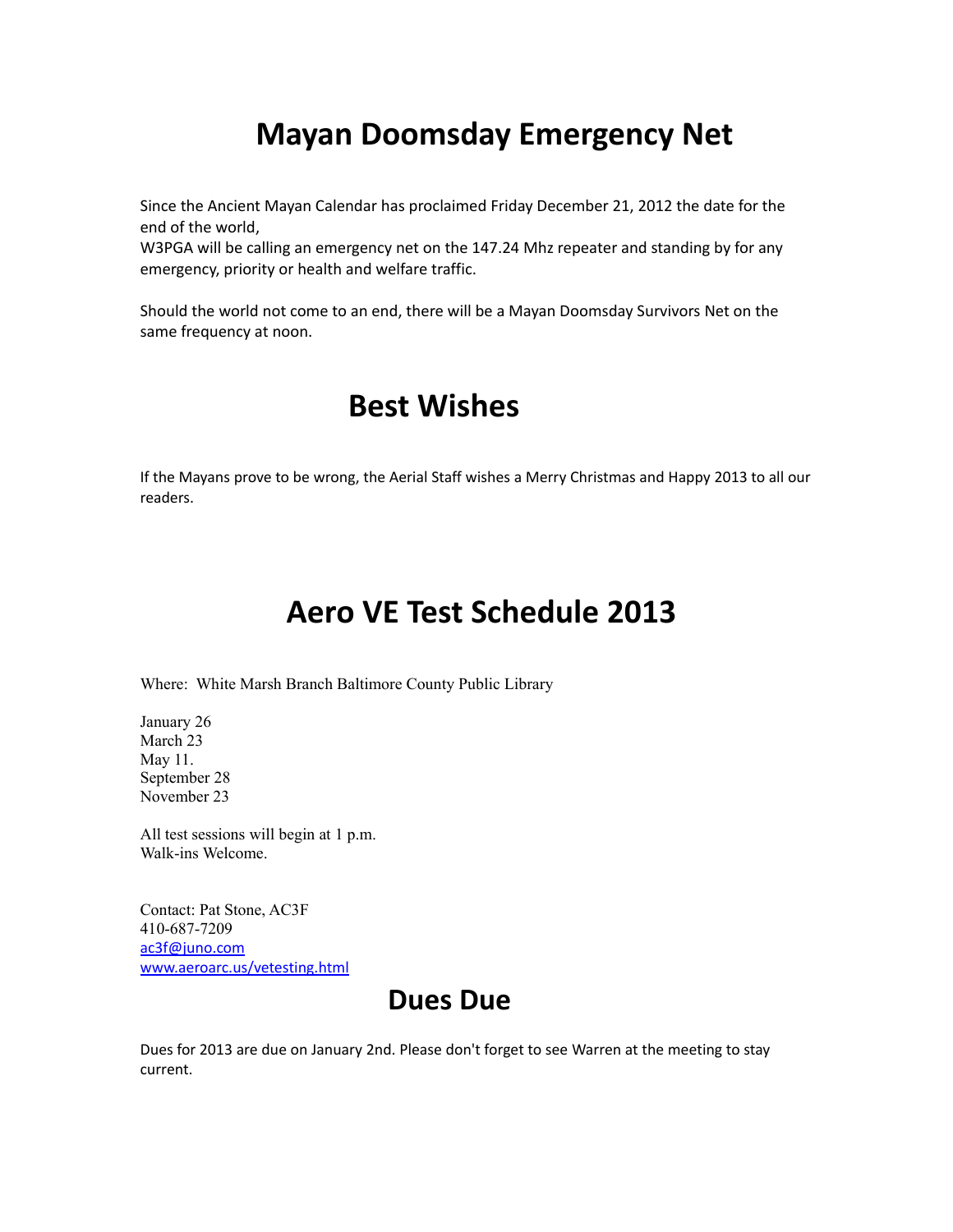## **50 Years at AC3P**

December 2012 marks Frank's 50 years as a ham. The following is a reprint of an earlier article that appeared in the August 2006 Aerial.

## How It Started

*By AC3P*

I got my ham radio start in 1962 when I joined the radio club at St. Charles College, a high school/junior college minor seminary in Catonsville, Md. now known as Charlestown Retirement Community. St. Charles was a boarding school in those days and we students were not allowed to watch TV or listen to broadcast radio during the school year. So to a high school sophomore looking for loopholes in the rules, access to a Hammarlund HQ-110 or Hallicrafters SX-111 receivers with a headset was a natural attraction. But when I saw the guys who were licensed talking to other stations via CW on an ARC-5 transmitter or AM phone with a Heath DX-60 or DX-40 I gained a whole different perspective about radios. I didn't want to listen to top 40 radio. I wanted to talk.

After much study of the ARRL License Manual and practicing code with my Elmer's, Richard K3MQO and Ken WA2WPA (now-SK) I passed the 5 wpm code and waited for the Novice written exam to arrive in the mail. In late November 1962 the exam came and after filling in the 20 multiple choice questions it was mailed. A few weeks later, while I was at home for Christmas vacation my new ticket, KN3VZG arrived. My parents didn't seem very impressed. They could not understand why I wanted a new radio for Christmas when there were perfectly good radios in the house.

When I returned to school, I was ready to get on the air. With Ken's help, I learned about setting the grid level on the final of the DX-40 and how to get the plate current to dip and set the load control to load the 80/40 doublet strung between the cupolas of the dormitory building. With a 7175 Kcs. crystal controlling the frequency and a shaky fist, I began calling CQ. I got a reply from a W8 in OHIO. I don't remember the call now, but I nervously wrote down his information. Ken was copying with me in case I missed something. For 20 minutes we exchanged the necessities at 5 wpm or less maybe. That was the beginning of many QSO's until summer vacation started.

Since I didn't have my own equipment I was QRT until the next school year. The best I could do was practice code with an old military surplus paper tape machine until fall.

That September I returned to school and started back on the air. With only three months was left on my license term and I knew it would expire before I could get to the FCC for the General test. Christmas vacation 1963 rolled around. Everyone was still stinging from the events of the previous November. My license had expired as of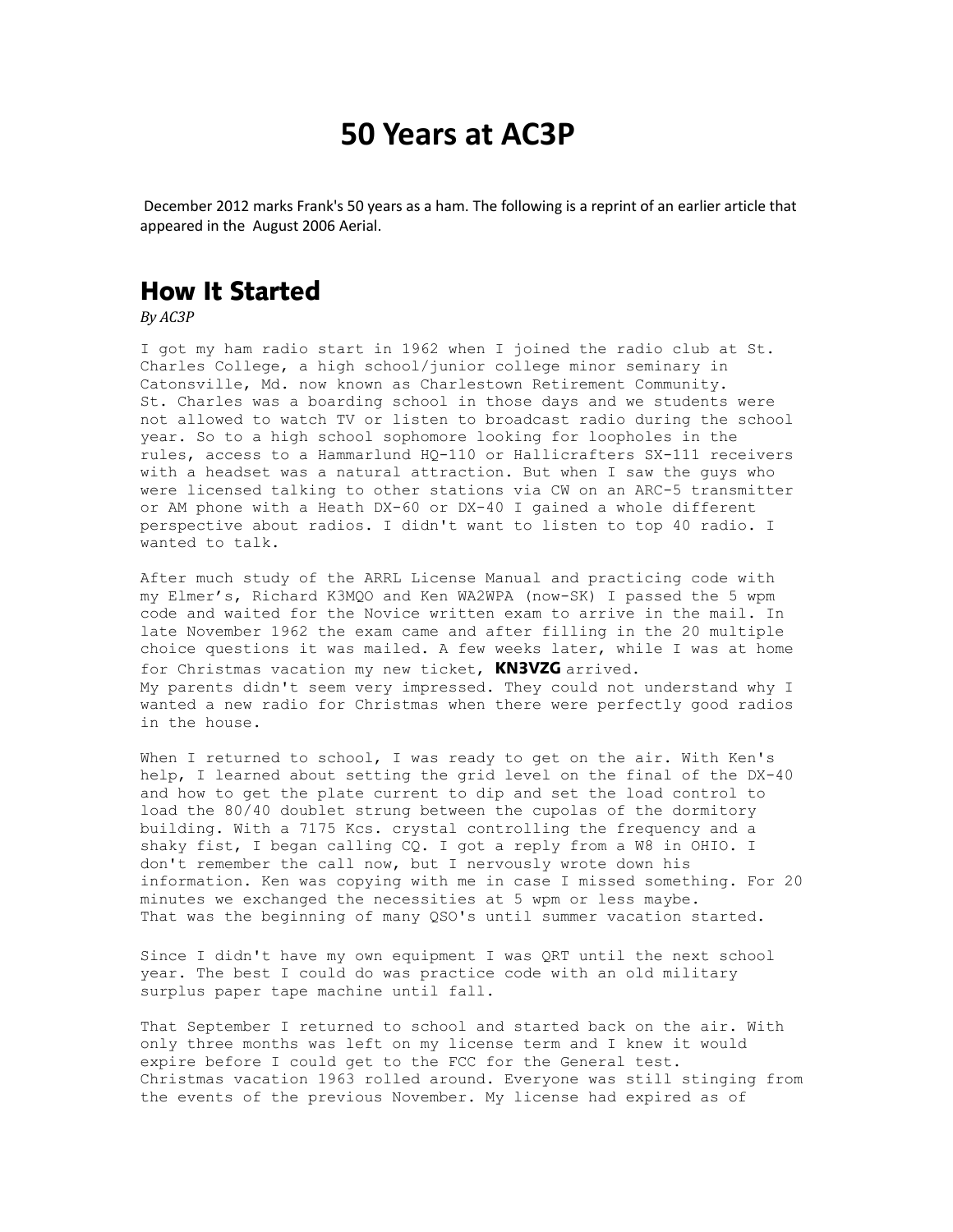December 12 and I was intent on getting to the FCC to try for the General.

I took the bus from the eastern suburbs downtown to the FCC office in Baltimore which was at the U.S. Customs Building. It was my first visit to a Federal Building and to a teenager it was quite intimidating.

I was met by Mr. Berkowitz who took my \$4 fee and proceeded to set up the tape machine for 13 wpm. I adjusted the headphones and the test began. Sixty characters would pass and I would drop one and then several others before starting another string. Then 64 and the process repeated. This went on for 5 minutes. At the end I knew I didn't make it. I went home knowing I wouldn't have another chance until June. So I was off the air, but still went to the radio club at school and watched everyone make their QSO's. It stayed that way through the summer and following November. I was stuck at the 10 wpm plateau and could not seem to break it. In the end I decided that to at least be on the air I would get the Tech.

I repeated the process I used for the novice and took the Tech exam by mail in November 1964. That Christmas I had received my new Call WA3CIY. My parents finally caught on and gave me a present from Benton Harbor, a kit to build, the HW29A, the Sixer.

My Tech License and Sixer introduced to the fun and frustration of the "magic band". I met a lot of local hams on the Maryland VHF Society Net and the Royal Order of Hoot Owls on 50.250 MCs AM. I also met a few not-so-happy neighbors who didn't appreciate me being the Channel Master on TV Channel 2. Not to be deterred I filtered where I could and tried to stay off the air during prime time as well as Colt and Oriole games.

By the late '60s I had left the seminary and started getting interested in music, bands and other pursuits. I was virtually inactive for a few years.

Then it came; a letter of recall. The FCC had begun re-testing hams who had taken Tech and Conditional mail exams. It was January 1972. I was to appear at the FCC by the end of March or lose my license.

I went to the FCC office, now located at a new Federal Building downtown. This time I was confident. My code speed was a good 10 wpm. I had worn out the pages of the license manual studying the General theory. I had 7 years ham radio experience. I was now a federal employee and even the building was not intimidating.

Then I met the INTIMIDATOR, Mrs. Anne Woodlon. She wasn't there in 1963 but she was IN CHARGE in 1972. I turned in my application with the letter of recall and my Tech License. I followed her instructions and sat in the back to wait for the code test.

Mr. Bob Mroz was the new engineer. He asked for those wanting to take 20 and began testing them. Next it was the 13 wpm crowd's turn. Mr. Mroz asked me if I wanted to try it. I deferred, thinking about that 10 wpm barrier. Then came my turn for 5 wpm.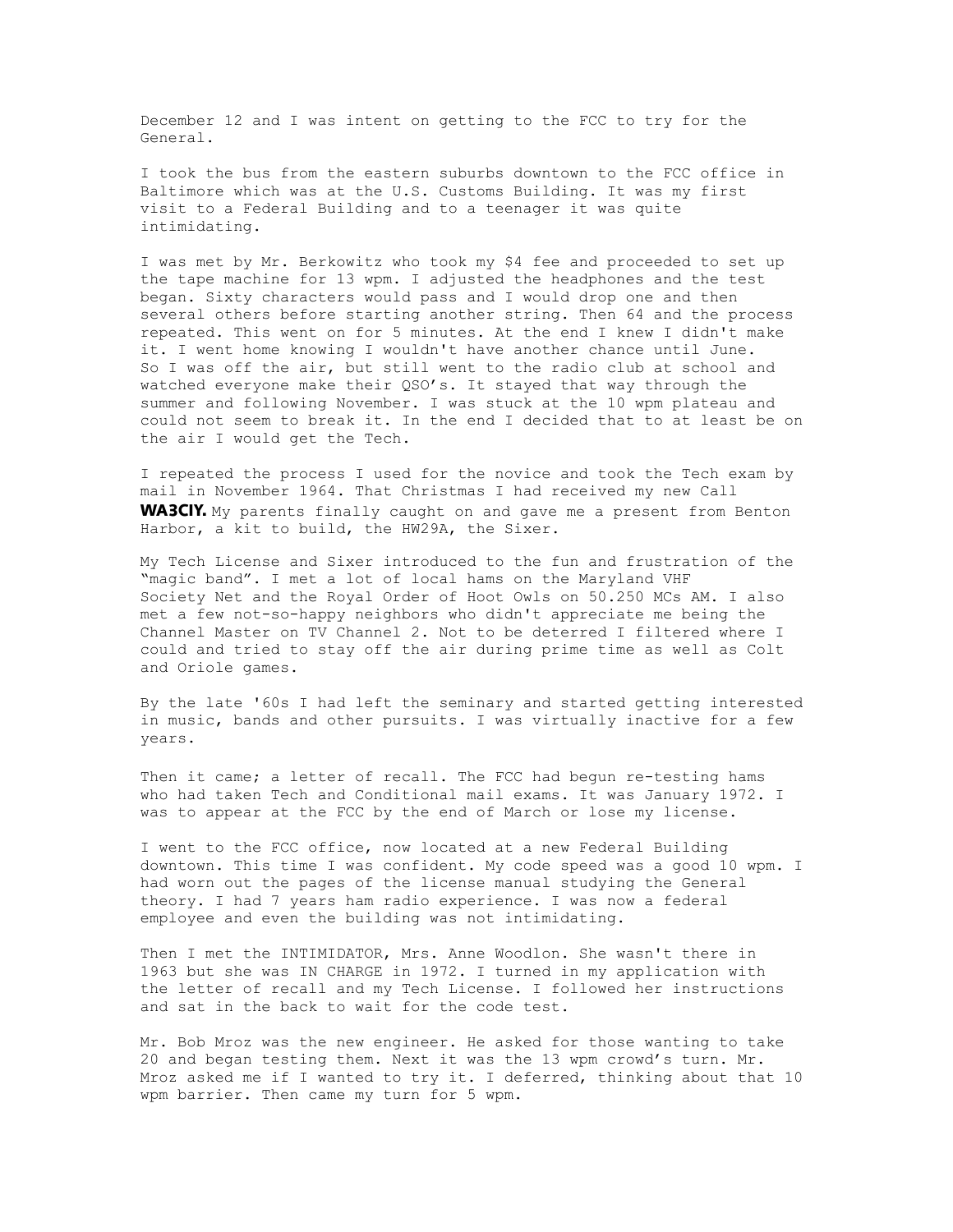I nailed it. Solid copy at 5 wpm. I knew I was on my way to expunging doubts about the validity of my Tech. Ms. Woodlon handed me the written test.

There it was, a question about Ohm's Law. I knew this one. And there was one about the formula for resonant tuned circuits. And another on velocity factor. And still another on inductors in series. Questions about Q signals. I knew them, and operating frequencies and third party traffic, knew them too. And my favorite about the purpose of the center-tap return connection on a power supply transformer. I recognized the diagram of the Pierce oscillator. I was on a roll. After answering all 50 questions I turned in my paper. My Tech was saved... or so I thought.

I sat at the table full of confidence. I would go home and fire up the Sixer for the first time in years. "Mr. Stone..." Ms. Woodlon intoned, "....ARE YOU SURE YOU STUDIED FOR THIS TEST????"

I blew it! I don't know what went wrong but there was MS. Woodlon marking a failure and stamping CANCELLED on my ticket. I sulked home, not knowing what had happened.

Immediately I went back into study mode. I was obsessed with getting that Tech back. I new I could pass 5 wpm again so I concentrated on the ARRL License manual.

One month later I am back at the FCC. Again I face the dreaded Woodlon, Destroyer of Tickets. I pay the \$9 fee and turn in my application.

Again Mr. Mroz brings out the tape machine. This time he talks me into trying 13 wpm. He says if I make 25 characters it will count as 5 wpm and, if not, he will use the slower tape. The code test begins. I struggle to copy. Something about a ship, its longitude and latitude. Another phrase about weather and temperature, something about transmitter, power and antenna. Five minutes later I put the pencil down.

Mr. Mroz begins checking. I pass. Not 5 but 13 wpm! A quick sending test of one minute and I am back at the Destroyer to get the written test.

I begin again, same questions as last month. I take my time, checking and rechecking. Finally I approach the Seat of Judgement, turn in my answers and wait. "Mr. Stone...";Ms. Woodlon says,".......YOU PAAAASSED. Would you like to try the Advanced? It doesn't cost you anything."

I had not studied for the Advanced, but I figured it was a free shot. Fifty questions later, the dreaded Woodlon pronounced me an Advanced and I left the FCC again in a state of shock, but this time that Ms. Woodlon seemed like a pretty nice gal.

That was my real start in ham radio. After getting the Advanced WA3RVR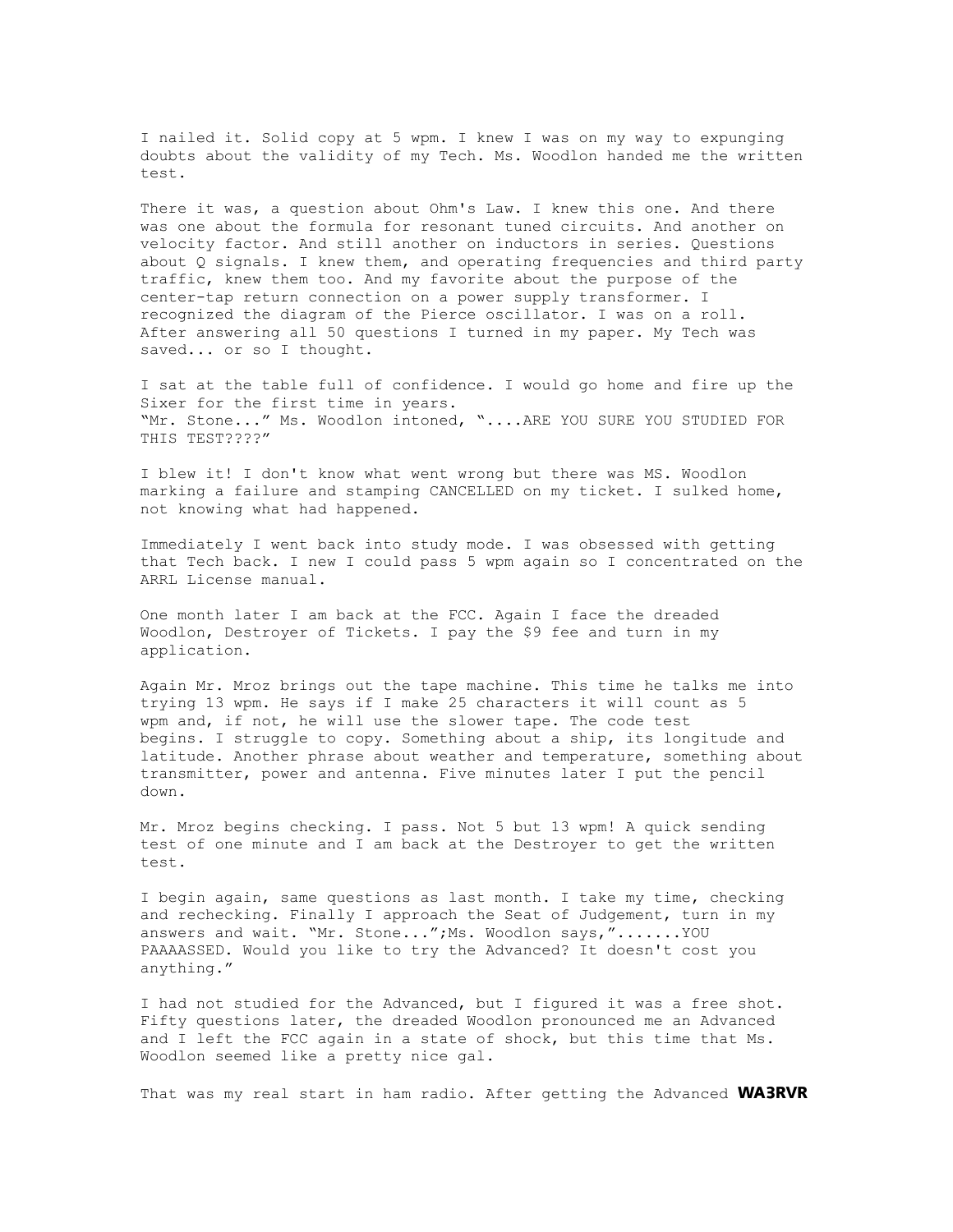I went hog-wild getting an HF station making WAS WAC, checking nets, running mobile, and doing public service.

Even my wife, Pat, got bit by the radio bug and became WN3SSV, then WA3SSV. We both got our Extras in 1978. She is now AC3F. All our kids are hams too. A few years back Pat and I became VEs. Now it's STILL fun. This time the fun is not just operating or building equipment and checking into nets. It's the look on a nervous new applicant's face when I hand him or her the CSCE and say, "Congratulations....You PAAAASSED."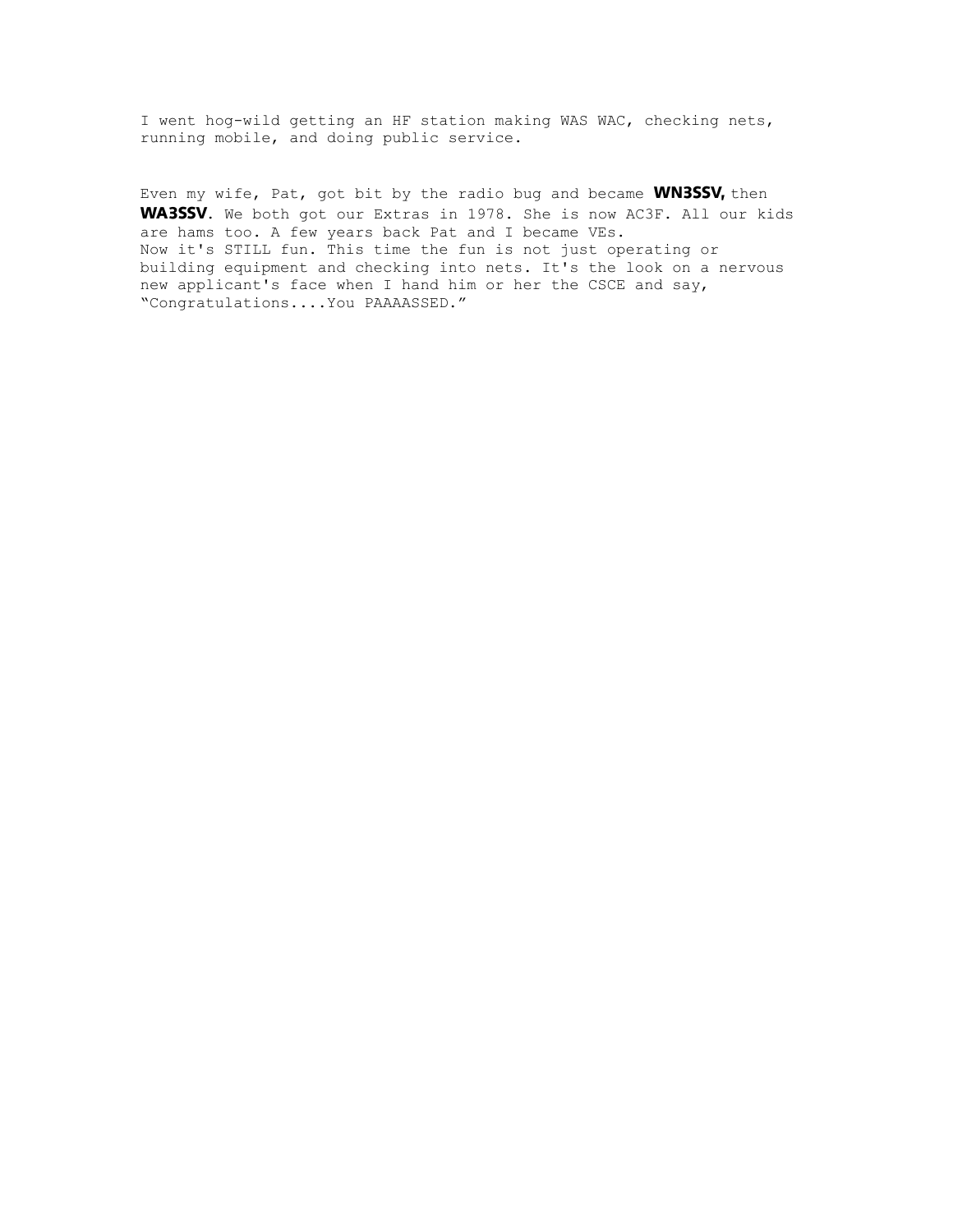## *AERO AMATEUR RADIO CLUB 20 DAYS AND 20 NIGHTS OF FUN*

**When:** 0000 UTC Sunday 01 January 2013 (1900 EST Saturday 12/31) to 2359 UTC Sunday, 20 January 2013 (1859 EST Sunday 1/20)

**Eligibility:** All current AERO members.

**Station:** You may operate from any amateur radio station…from your home, a guest's home, terrestrial mobile, maritime mobile, aeronautical mobile, here or abroad. *A station may even be operated remotely!*

**Bands & Modes:** Work any legal mode and band allowed by your license class. Echo Link and IRLP contacts are *not* permitted. Repeater contacts *are* OK.

**Scoring:** One (1) point per CW contact. Two (2) points per AM contact Three (3) points per FM contact Four (4) points per RTTY contact Five (5) points per DIGITAL contact Six (6) points per SSTV contact Ten (10) points per ATV contact

#### **Bonus Points:**

Any contact via remote operation 100 points per contact Any contact above 440 Mhz 250 points per contact Any satellite contact 500 points per contact Any EME (earth-moon-earth) contact 1000 points per contact per team member Any HAR (high altitude ballooning mission) 100K points per mission per team member

**Other Info:** The same station may be worked any number of times. Winner(s) of this contest will run the contest next year.

**Results:** E-mail log sheets to nd3d at arrl.net by January 28, 2013. Contest results will

be reported at the February 6, 2013 meeting of the AERO Club!

### *HAVE FUN - - TRY SOMETHING NEW !*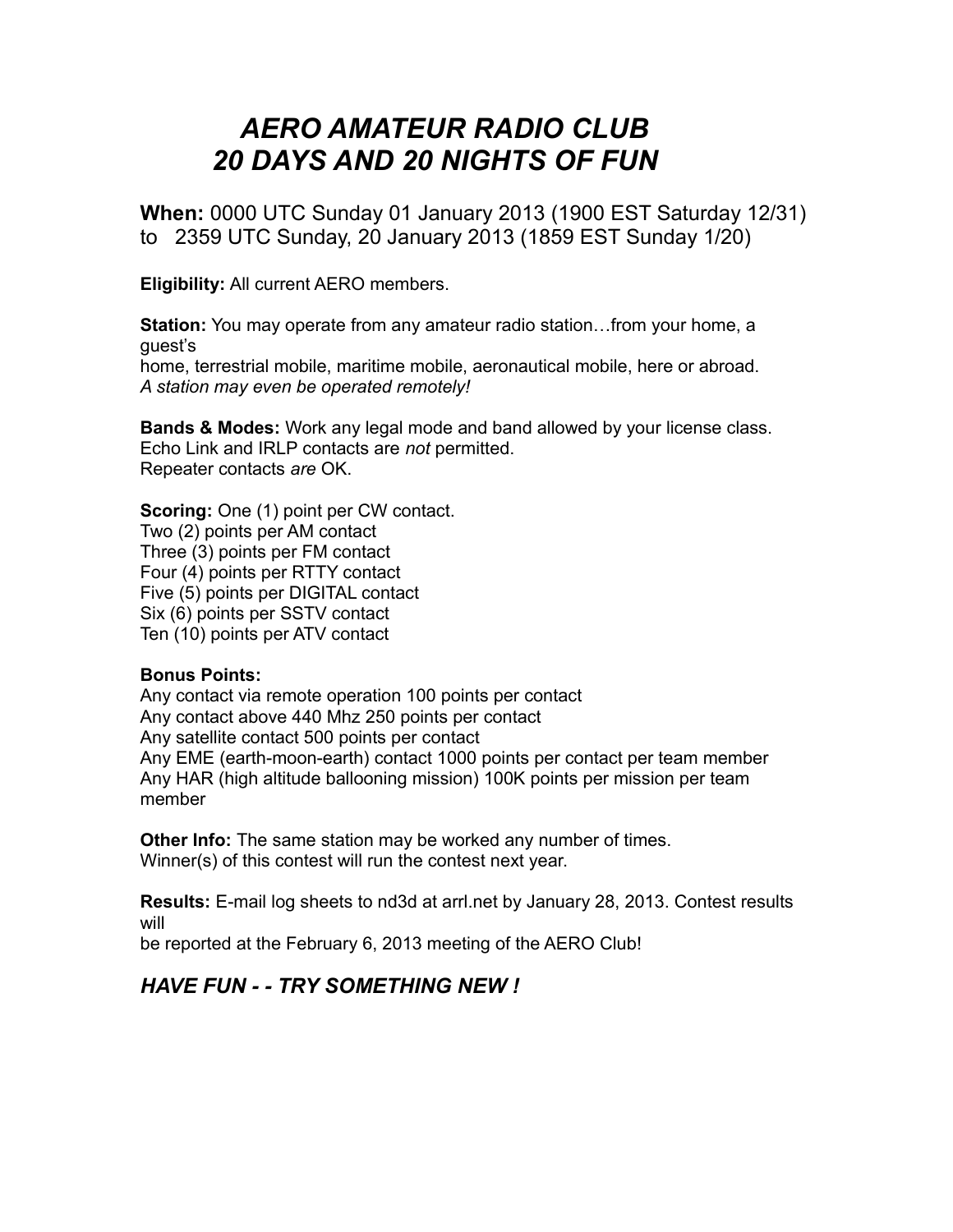

### SKY Events for December 2012

Dec 2<sup>nd</sup> - Jupiter is at opposition.

Dec  $4<sup>th</sup>$  – Mercury is at greatest western elongation 21° from the Sun.

*Dec 6th -* Last Quarter Moon

Dec  $7<sup>th</sup>$  – Earliest sunset and Pearl Harbor Day

Dec  $9<sup>th</sup>$  – Spica is 0.8° N of the Moon at 03:00 EST.

*Dec 13th -*New Moon

Dec  $13-147$ <sup>th</sup> – Geminid meteor shower, again the prospects are excellent expect up to 120 meteors per hour, these meteors come from 3200 Phaethon an asteroid. The Moon is new.

Dec 18<sup>th</sup> – Former asteroid, promoted to "Dwarf Planet", 1Ceres is at opposition.

*Dec 19th* – First Quarter Moon

Dec 21<sup>st</sup>.- Shortest day of the year 9hr 20 min at 40° N Lat., Winter begins at 06:12 EST. Note, Remember to turn over your Mayan Calendar it starts a new Baktun which will last for the next 144,000 days (394 years).

Dec.25<sup>th</sup> – The Moon is 0.4° S of Jupiter at 19:00 EST.

Dec 27<sup>th</sup> - Full Moon "Time of Cold" for the Native American Mohawk tribe and the "Cold Moon" for the Celtics.

### **Planet Lookout at mid-Month**

**Mercury –** Dawn sky, lower left of Venus. Mag -0.5 Size 5.5 arc sec 84% disk.

**Venus** – In the SE Morning Star, Mag -4.0 Size 11.3 arc sec, 91% disk.

**Mars** –Low in Southwest after sunset. Mag +1.2 Size 4.3arc sec

 **Jupiter-** In the E at sunset, Mag -2.8 Size 48.1 arc sec

**Saturn-** Dawn sky, upper right of Venus, Mag +0.7 Size 15.9 arc sec

**Neptune** – In western sky at twilight, Mag+7.9 Size 2.5 arc sec.

### Give 'em the Sky for Christmas!

This Christmas season presents an opportunity to view the events in the sky. First of all moon will be full on the  $27<sup>th</sup>$ , a very good view in a small telescope or binoculars. The largest planet "Jupiter" rises around sunset, cloud belts and moons are visible even small scopes. The bright winter constellations are also a great sight, willed with bright stars and nebulas'. What does a bidding astronomer need here is a short list:

- Star chart or planisphere
- Small telescope or binoculars
- Reference books on Astronomy

There are a number of places on the Internet where you can find astronomy equipment and reference material. As always "Buyer Beware". In telescopes you need a steady mount/tripod; the useful power of a telescope is 50 times the diameter of the objective lens in inches or 2 times in millimeters. The number on the eyepieces is the focal length of the eyepiece and is used to determine the power of the telescope. The formula Power =Focal length of the telescope mm/Eyepiece focal length mm: 16x = 400/25, 22x = 400/18, the larger the number on the eyepiece the higher the power.

You always what to start with a low power (big eyepiece FL) when looking of sky objects. Space is a very large place.

Where to go? I have used Orion Telescopes; Celestron; Meade telescopes they are very good companies to deal with, books from Orion, Astronomy and Sky and Telescope magazine. A good local shop is Hands on Optics, located in Damascus, Md.

If you get a chance take the kids to a local observatory. The Maryland Science Center has an urban based observatory. It uses an original Alvan Clark 8" refractor purchased in 1927. The observatory is open free to the public (weather permitting) on Friday evenings and is located at 601 Light Street, in Baltimore, MD. They also produce bimonthly star charts.

And remember as the late Jack Horkheimer, always said "Keep Looking Up"

**Uranus-** Sets after midnight, Mag +5.8 Size 3.5 arc sec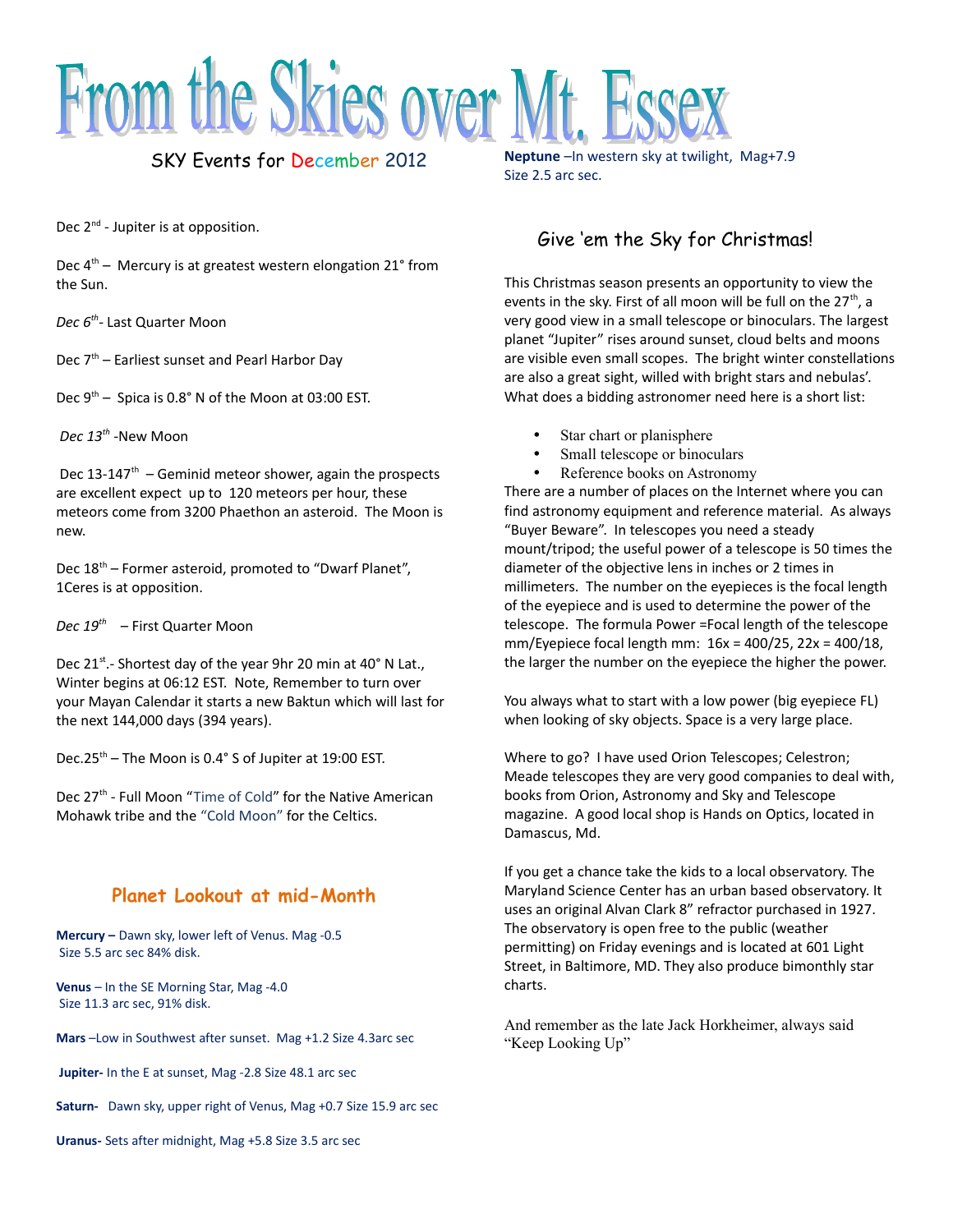

# **December 2012**